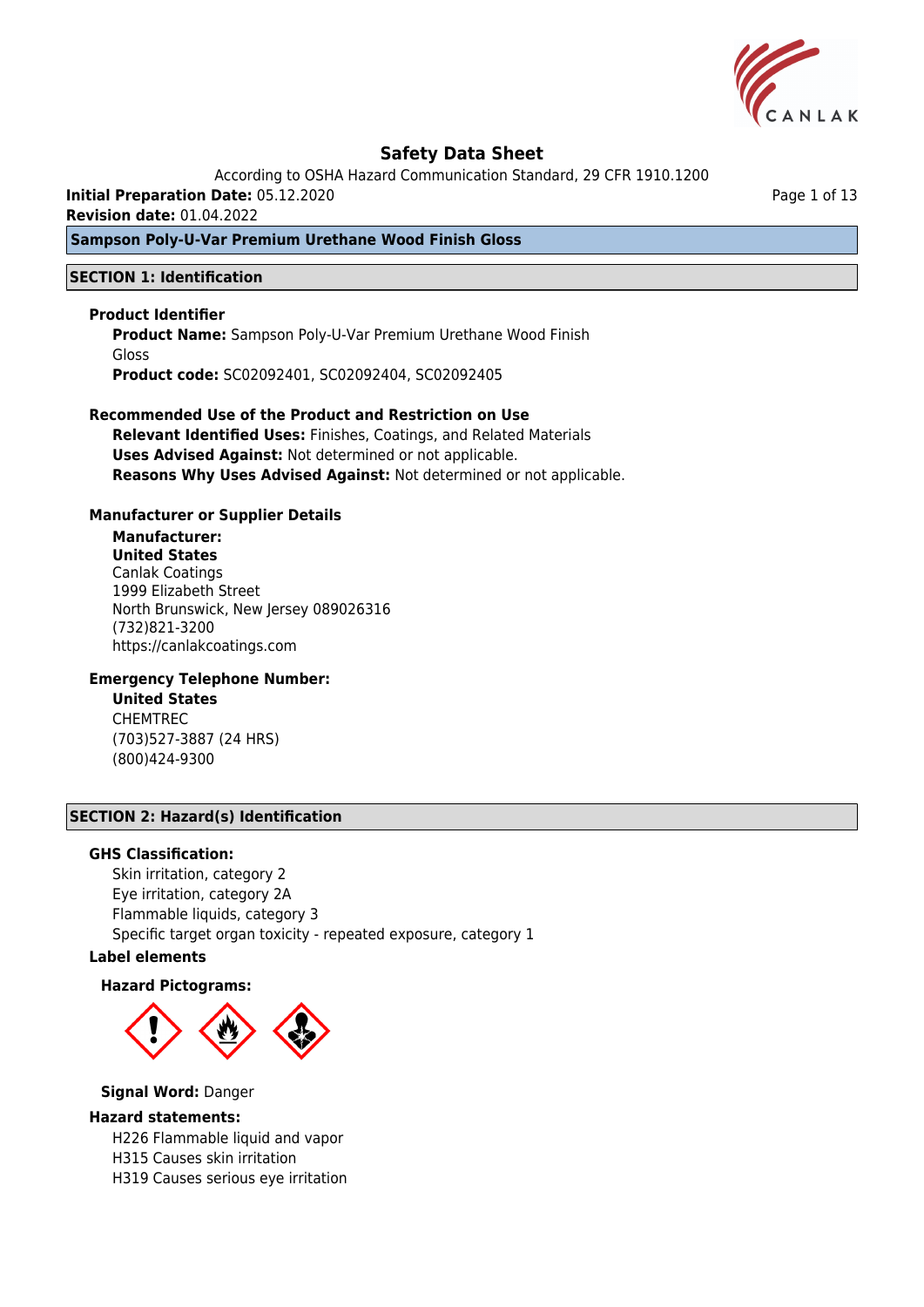According to OSHA Hazard Communication Standard, 29 CFR 1910.1200

**Initial Preparation Date:** 05.12.2020

**Revision date:** 01.04.2022

## **Sampson Poly-U-Var Premium Urethane Wood Finish Gloss**

H372 Causes damage to organs (state all organs affected, if known) through prolonged or repeated exposure (state route of exposure if it is conclusively proven that no other routes of exposure cause the hazard)

## **Precautionary Statements:**

P264 Wash skin thoroughly after handling P280 Wear protective gloves/protective clothing/eye protection/face protection P210 Keep away from heat/sparks/open flames/hot surfaces. No smoking P233 Keep container tightly closed P240 Ground/bond container and receiving equipment P241 Use explosion-proof electrical/ ventilating/ lighting/.../ equipment P242 Use only non-sparking tools P243 Take precautionary measures against static discharge P260 Do not breathe dust/fume/gas/mist/vapors/spray P270 Do not eat, drink or smoke when using this product P302+P352 IF ON SKIN: Wash with plenty of water/ … P321 Specific treatment (see ... on this label) P332+P313 If skin irritation occurs: Get medical advice/attention P362 Take off contaminated clothing and wash it before reuse P305+P351+P338 IF IN EYES: Rinse cautiously with water for several minutes. Remove contact lenses, if present and easy to do. Continue rinsing P337+P313 If eye irritation persists: Get medical advice/attention P303+P361+P353 IF ON SKIN (or hair): Take off immediately all contaminated clothing. Rinse skin with water/shower

P370+P378 In case of fire: Use ... to extinguish

P314 Get medical advice/attention if you feel unwell

P403+P235 Store in a well-ventilated place. Keep cool

P501 Dispose of contents/container to…

## **Hazards Not Otherwise Classified:** None

## **SECTION 3: Composition/Information on Ingredients**

| <b>Identification</b>        | <b>Name</b>                                  | Weight % |
|------------------------------|----------------------------------------------|----------|
| CAS Number:<br>8052-41-3     | Stoddard Solvent with < 0.1% Benzene content | $30$     |
| CAS Number:<br>64742-47-8    | Distillates (petroleum), hydrotreated light  | $30$     |
| CAS Number:<br>$93 - 58 - 3$ | Methyl benzoate                              | < 0.1    |

### **Additional Information:** None

## **SECTION 4: First Aid Measures**

## **Description of First Aid Measures**

## **General Notes:**

Show this Safety Data Sheet to the doctor in attendance.

#### **After Inhalation:**

If inhaled, remove person to fresh air and place in a position comfortable for breathing. Keep person at rest. If breathing is difficult, administer oxygen. If breathing has stopped, provide artificial respiration. If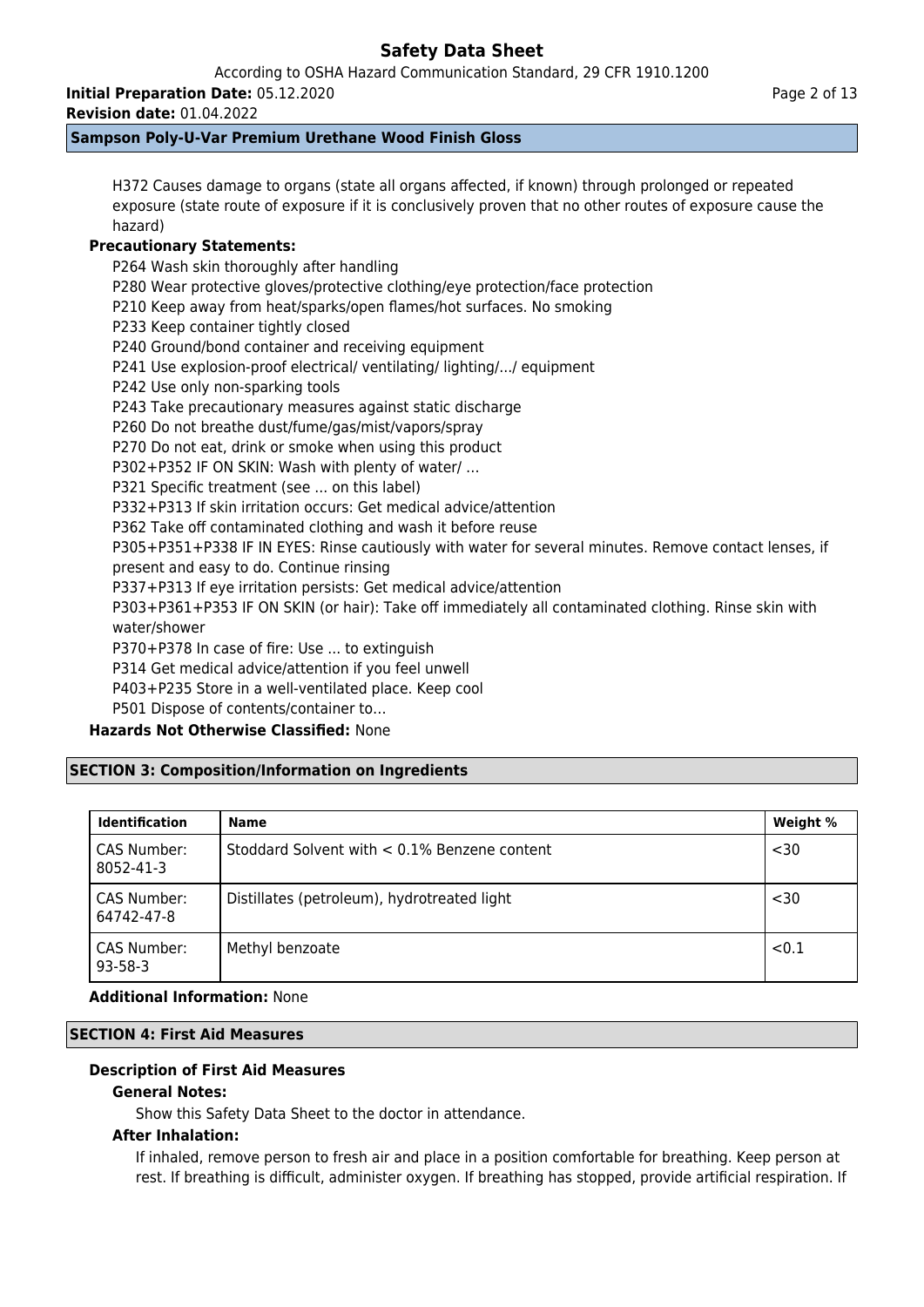According to OSHA Hazard Communication Standard, 29 CFR 1910.1200

**Initial Preparation Date:** 05.12.2020

**Revision date:** 01.04.2022

## **Sampson Poly-U-Var Premium Urethane Wood Finish Gloss**

experiencing respiratory symptoms, seek medical advice/attention.

If inhaled, remove person to fresh air and place in a position comfortable for breathing. Keep person at rest. If breathing is difficult, administer oxygen. If breathing has stopped, provide artificial respiration. If symptoms develop or persist, seek medical advice/attention.

## **After Skin Contact:**

Remove contaminated clothing and shoes. Rinse skin with copious amounts of water [shower] for several minutes. Launder contaminated clothing before reuse. If symptoms develop or persist, seek medical advice/attention.

### **After Eye Contact:**

Rinse eyes with plenty of water for several minutes. Remove contact lenses if present and easy to do so. Protect unexposed eye. If symptoms develop or persist, seek medical advice/attention.

Rinse eyes with plenty of gently flowing lukewarm water for 15 minutes. Remove contact lenses if present and easy to do so. Protect unexposed eye. If symptoms develop or persist, seek medical advice/attention.

#### **After Swallowing:**

If swallowed, DO NOT induce vomiting unless told to do so by a physician or poison control center. Rinse mouth with water. Never give anything by mouth to an unconscious person. If spontaneous vomiting occurs, place on the left side with head down to prevent aspiration of liquid into the lungs. If symptoms develop or persist, seek medical advice/attention.

### **Most Important Symptoms and Effects, Both Acute and Delayed**

#### **Acute Symptoms and Effects:**

Skin contact may result in redness, pain, burning and inflammation. Eye contact may result in irritation, redness, pain, inflammation, itching, burning and tearing. Product is flammable. Exposure to sources of ignition may cause physical injury.

#### **Delayed Symptoms and Effects:**

Effects are dependent on exposure (dose, concentration, contact time).

Causes damage to organs through prolonged or repeated exposure. Effects are dependent on exposure (dose, concentration, contact time).

## **Immediate Medical Attention and Special Treatment**

#### **Specific Treatment:**

Skin/eye burns require immediate treatment.

## **Notes for the Doctor:**

Treat symptomatically.

## **SECTION 5: Firefighting Measures**

#### **Extinguishing Media**

## **Suitable Extinguishing Media:**

Water mist/fog, carbon dioxide, dry chemical or alcohol resistant foam.

Dry chemical, CO2, water spray or alcohol-resistant foam.

## **Unsuitable Extinguishing Media:**

Do not use water jet.

## **Specific Hazards During Fire-Fighting:**

Thermal decomposition may produce irritating/toxic fumes/gases.

Flammable liquid. Will be easily ignitable by heat, sparks or flames. Vapors may form explosive mixtures with air. Vapors may travel to source of ignition and flash back. Most vapors are heavier than air. They will spread along ground and collect in low or confined areas (sewers, basements, tanks). Vapor explosion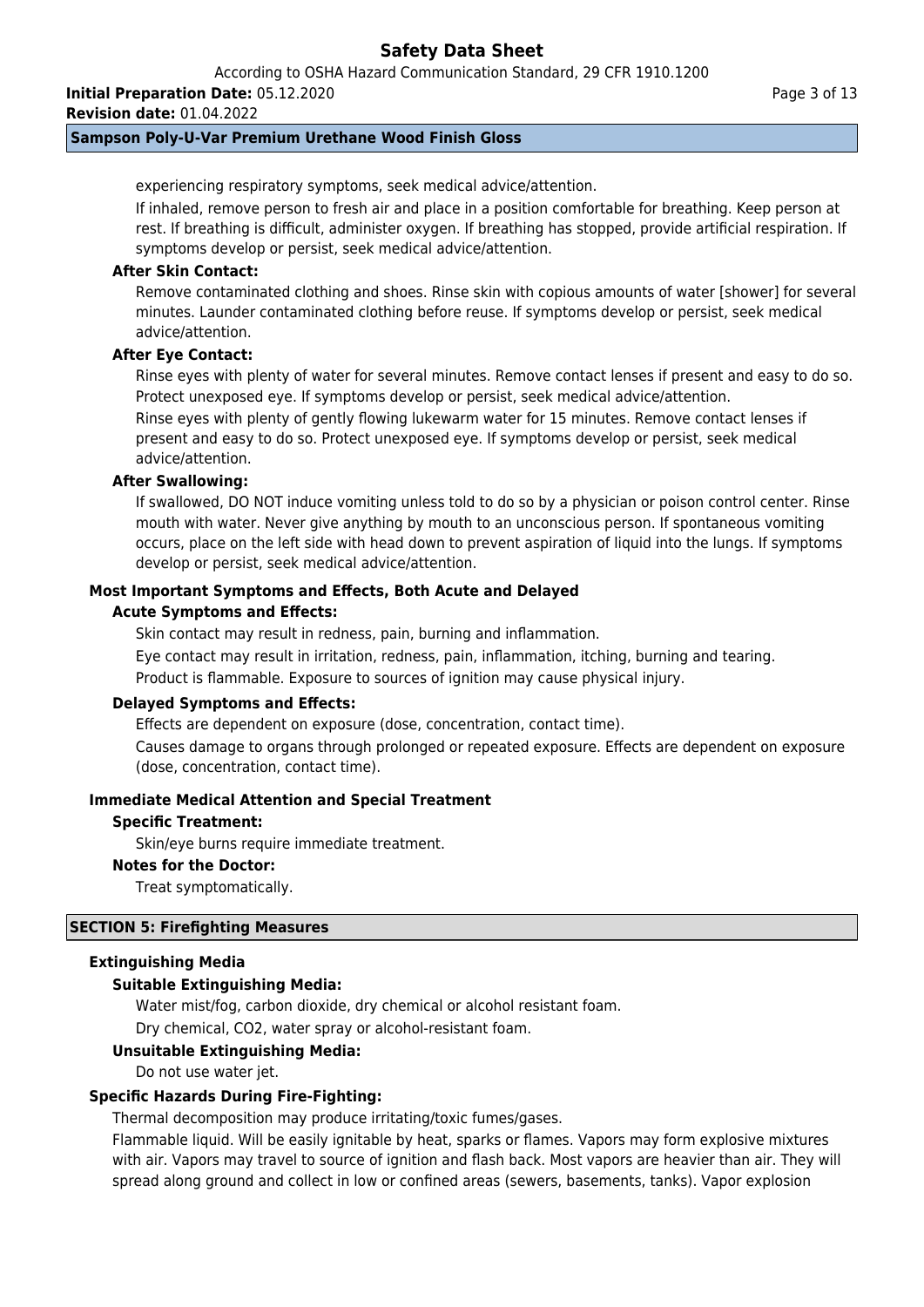According to OSHA Hazard Communication Standard, 29 CFR 1910.1200

**Initial Preparation Date:** 05.12.2020

**Revision date:** 01.04.2022

### **Sampson Poly-U-Var Premium Urethane Wood Finish Gloss**

hazard indoors, outdoors or in sewers. Runoff to sewer may create fire or explosion hazard. Containers may explode when heated. Inhalation or contact with material may irritate or burn skin and eyes. Fire may produce irritating, corrosive and/or toxic gases. Vapors may cause dizziness or suffocation.

## **Special Protective Equipment for Firefighters:**

Fire-fighters should wear appropriate protective equipment and self-contained breathing apparatus (SCBA) with a full-face piece operated in positive pressure mode.

### **Special precautions:**

Avoid contact with skin, eyes, hair and clothing. Do not breathe fumes/gas/mists/aerosols/vapors/dusts. Move containers from fire area if safe to do so. Use water spray/fog for cooling fire exposed containers. Avoid unnecessary run-off of extinguishing media which may cause pollution.

Evacuate non-essential personnel. Ventilate closed spaces before entering. Consider initial evacuation for 300 meters in all directions. If tank/rail car is involved in the fire, ISOLATE for 800 meters in all directions. Fight fire from a maximum distance. Move containers from fire area if you can do it without risk. Use water spray/fog for cooling fire exposed containers. Withdraw immediately in case of rising sound from venting safety devices or discoloration of tank. Always stay away from tanks engulfed in fire. For massive fire, use unmanned hose holders or monitor nozzles. If this is impossible, withdraw from area and let fire burn. Stand by, at a safe distance, with extinguisher ready for possible re-ignition. A vapor-suppressing foam may be used to reduce vapors. Avoid unnecessary run-off of extinguishing media which may cause pollution. Do not handle damaged containers unless specialized to do so.

#### **SECTION 6: Accidental Release Measures**

### **Personal Precautions, Protective Equipment, and Emergency Procedures:**

Evacuate unnecessary personnel. Ventilate area. Extinguish any sources of ignition. Wear recommended personal protective equipment (see Section 8). Avoid contact with skin, eyes and clothing. Avoid breathing mist, vapor, dust, fume and spray. Do not walk through spilled material. Wash thoroughly after handling. Evacuate unnecessary personnel. Ventilate area. Extinguish any sources of ignition. All equipment used when handling the product must be grounded. Wear recommended personal protective equipment (see Section 8). Avoid contact with skin, eyes and clothing. Avoid breathing mist, vapor, dust, fume and spray. Do not walk through spilled material. Wash thoroughly after handling.

#### **Environmental Precautions:**

Prevent further leakage or spillage if safe to do so. Prevent from reaching drains, sewers and waterways. Discharge into the environment must be avoided.

## **Methods and Material for Containment and Cleaning Up:**

Do not touch damaged containers or spilled material unless wearing appropriate personal protective clothing. Stop leak if you can do it without risk. Contain and collect spillage and place in suitable container for future disposal. Dispose of in accordance with all applicable regulations (see Section 13).

Do not touch damaged containers or spilled material unless wearing appropriate personal protective clothing. Stop leak if you can do it without risk. A vapor-suppressing foam may be used to reduce vapors. Absorb or cover with dry earth, sand or other non-combustible material and transfer to containers for future disposal. Dispose of in accordance with all applicable regulations (see Section 13).

#### **Reference to Other Sections:**

For personal protective equipment see Section 8. For disposal see Section 13.

## **SECTION 7: Handling and Storage**

## **Precautions for Safe Handling:**

Use appropriate personal protective equipment (see Section 8). Use only with adequate ventilation. Avoid breathing mist/vapor/spray/dust. Do not eat, drink, smoke, or use personal products when handling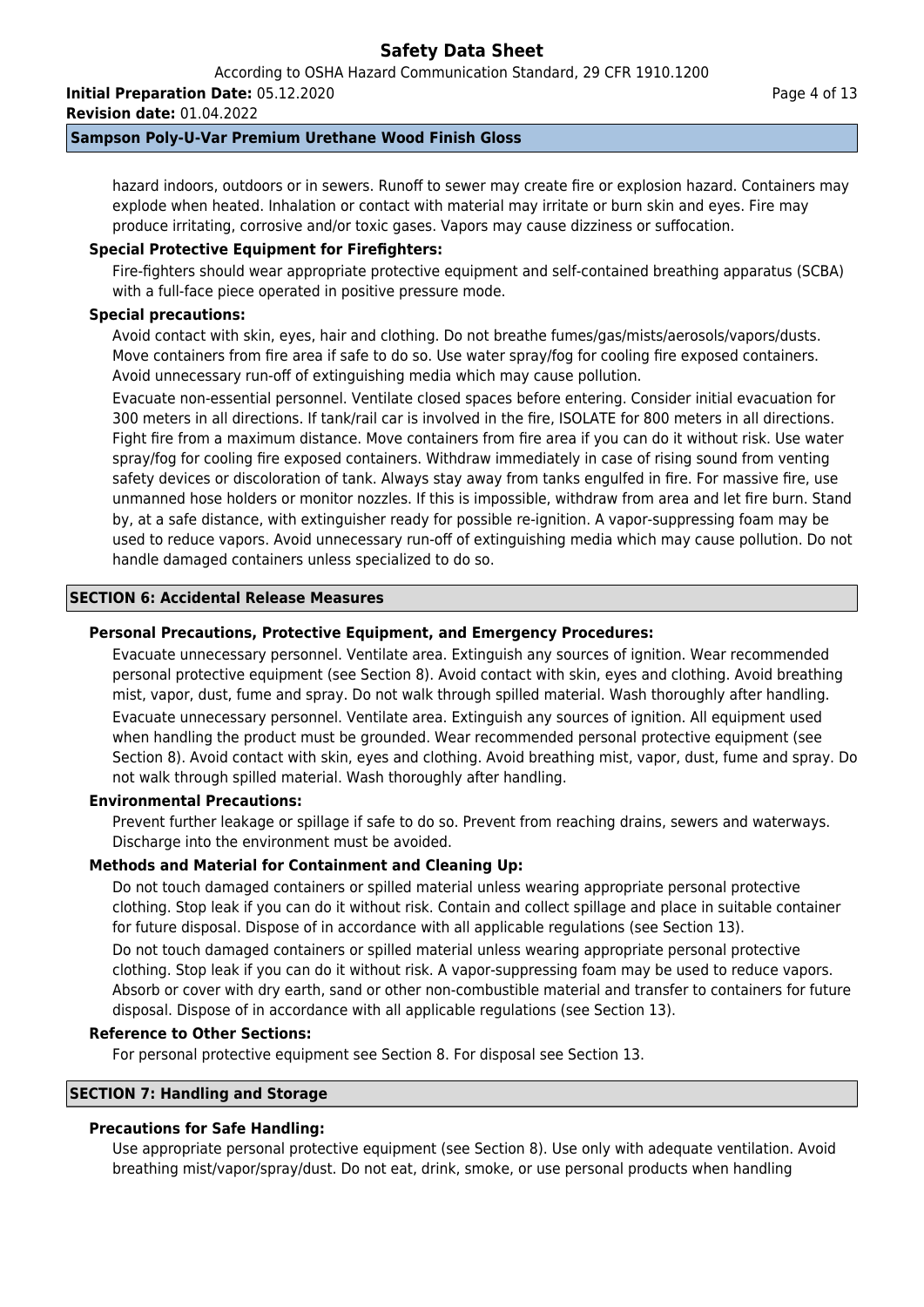According to OSHA Hazard Communication Standard, 29 CFR 1910.1200

**Initial Preparation Date:** 05.12.2020

**Revision date:** 01.04.2022

## **Sampson Poly-U-Var Premium Urethane Wood Finish Gloss**

chemical substances. Avoid contact with skin, eyes and clothing. Wash affected areas thoroughly after handling. Keep away from incompatible materials (See Section 10). Keep containers tightly closed when not in use.

Keep away from heat, hot surfaces, sparks, open flames and other ignition sources. No smoking. Use explosion-proof electrical, ventilating and lighting equipment. Take action to prevent static discharges. Handle containers with caution. Use appropriate personal protective equipment (see Section 8). Use only with adequate ventilation. Avoid breathing mist/vapor/spray/dust. Do not eat, drink, smoke, or use personal products when handling chemical substances. Avoid contact with skin, eyes and clothing. Wash affected areas thoroughly after handling. Keep away from incompatible materials (See Section 10). Keep containers tightly closed when not in use.

## **Conditions for Safe Storage, Including Any Incompatibilities:**

Store in cool, dry, well-ventilated location out of direct sunlight. Keep away from food and beverages. Protect from freezing and physical damage. Store away from heat, open flames and other sources of ignition. Keep container tightly sealed. Store away from incompatible materials (See Section 10).

## **SECTION 8: Exposure Controls/Personal Protection**

Only those substances with limit values have been included below.

## **Occupational Exposure Limit Values:**

| <b>Country (Legal Basis)</b> | <b>Substance</b>                                   | <b>Identifier</b> | <b>Permissible concentration</b>                                                                        |
|------------------------------|----------------------------------------------------|-------------------|---------------------------------------------------------------------------------------------------------|
| <b>OSHA</b>                  | Stoddard Solvent with $< 0.1\%$ Benzene<br>content | 8052-41-3         | PEL: 525 mg/m <sup>3</sup>                                                                              |
|                              | Stoddard Solvent with < 0.1% Benzene<br>content    | 8052-41-3         | PEL: 100 ppm                                                                                            |
|                              | Distillates (petroleum), hydrotreated light        | 64742-47-8        | 8-Hour TWA-PEL: 2000 mg/m <sup>3</sup> (500<br>ppm [aliphatic hydrocarbons])                            |
| NIOSH                        | Stoddard Solvent with $< 0.1\%$ Benzene<br>content | 8052-41-3         | Ceiling Limit: 1800 mg/m <sup>3</sup> (15-<br>min)                                                      |
|                              | Stoddard Solvent with < 0.1% Benzene<br>content    | 8052-41-3         | IDLH: 20000 mg/m <sup>3</sup>                                                                           |
|                              | Stoddard Solvent with < 0.1% Benzene<br>content    | 8052-41-3         | REL: 350 mg/m <sup>3</sup>                                                                              |
|                              | Distillates (petroleum), hydrotreated light        | 64742-47-8        | REL-TWA: 350 mg/m <sup>3</sup> (up tp 10 hr<br>[petroleum distillates, naphtha])                        |
|                              | Distillates (petroleum), hydrotreated light        | 64742-47-8        | Ceiling Limit: 1800 mg/m <sup>3</sup> ([15<br>min] petroleum distillates,<br>naphtha)                   |
|                              | Distillates (petroleum), hydrotreated light        | 64742-47-8        | REL-TWA: 100 mg/m <sup>3</sup> (up to 10 hr<br>[kerosene])                                              |
| ACGIH                        | Stoddard Solvent with $< 0.1\%$ Benzene<br>content | 8052-41-3         | 8-Hour TWA: 100 ppm                                                                                     |
|                              | Distillates (petroleum), hydrotreated light        | 64742-47-8        | TLV-TWA: 200 mg/m <sup>3</sup> (Kerosene<br>and jet-fuels [non-aerosol], as<br>total hydrocarbon vapor) |
| United States (California)   | Stoddard Solvent with $< 0.1\%$ Benzene<br>content | 8052-41-3         | 8-Hour TWA: 100 ppm                                                                                     |
|                              | Stoddard Solvent with < 0.1% Benzene<br>content    | 8052-41-3         | 8-Hour TWA: 525 mg/m <sup>3</sup>                                                                       |
|                              | Distillates (petroleum), hydrotreated light        | 64742-47-8        | 8-Hour TWA-PEL: 1600 mg/m <sup>3</sup> (400)<br>ppm [aliphatic hydrocarbons])                           |

## **Biological Limit Values:**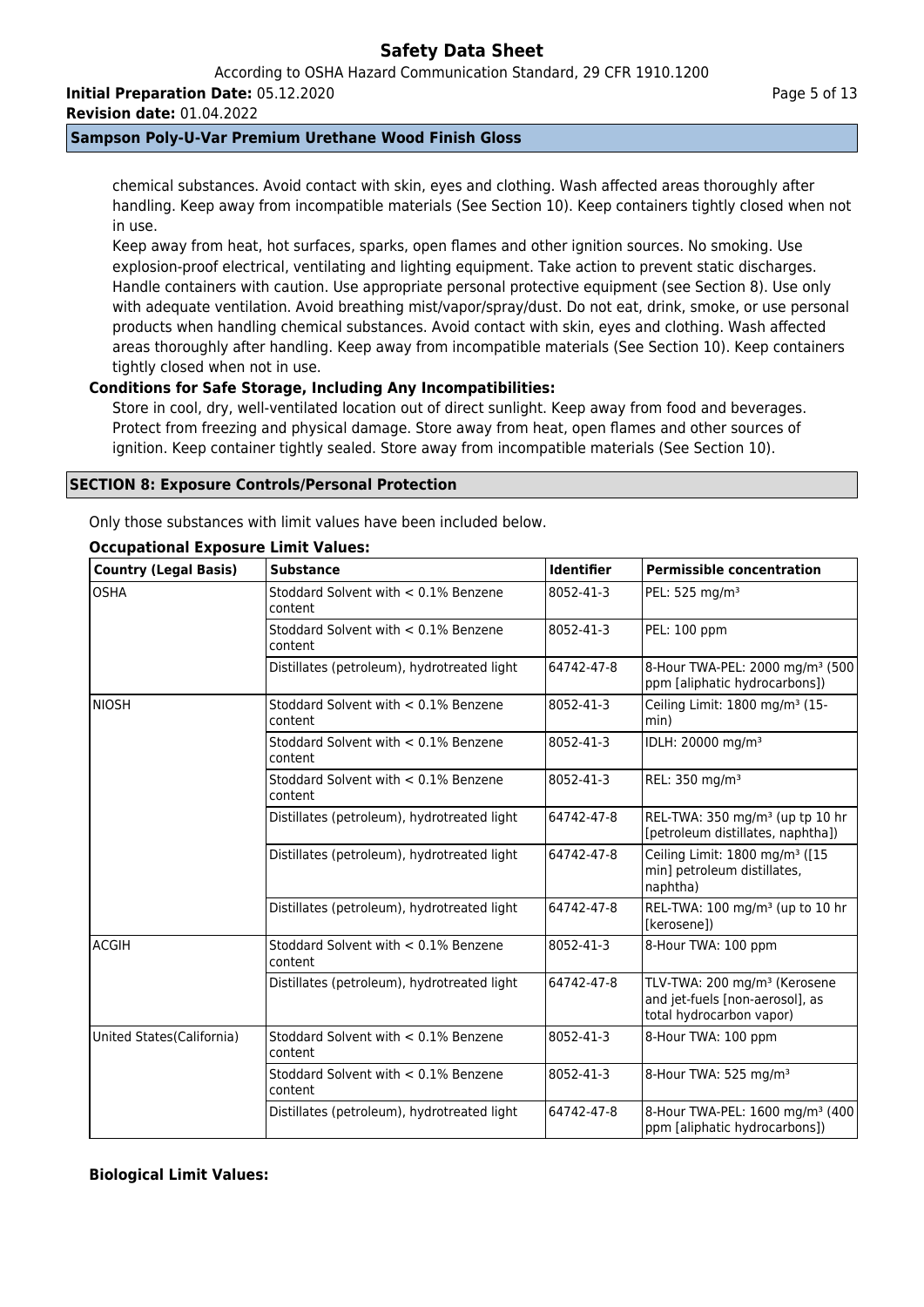According to OSHA Hazard Communication Standard, 29 CFR 1910.1200

**Initial Preparation Date:** 05.12.2020

**Revision date:** 01.04.2022

## **Sampson Poly-U-Var Premium Urethane Wood Finish Gloss**

No biological exposure limits noted for the ingredient(s).

#### **Information on Monitoring Procedures:**

Not determined or not applicable.

### **Appropriate Engineering Controls:**

Emergency eye wash stations and safety showers should be available in the immediate vicinity of use or handling. Provide adequate ventilation to maintain the airborne concentrations of vapor, mists, and/or dusts below the applicable workplace exposure limits, while observing recognized national standards (or equivalent).

## **Personal Protection Equipment**

### **Eye and Face Protection:**

Safety glasses or goggles. Use eye protection equipment that has been tested and approved by recognized national standards (or equivalent).

### **Skin and Body Protection:**

Chemical resistant, impervious gloves approved by the appropriate standards. Gloves must be inspected prior to use. Avoid skin contact with used gloves. Appropriate techniques should be used to remove used gloves and contaminated clothing. Personal protective equipment for the body should be selected based on the task being performed and the risks involved and should be approved by a specialist before handling this product. Ensure that all personal protective equipment is approved by recognized national standards (or equivalent).

### **Respiratory Protection:**

If engineering controls do not maintain airborne concentrations below the applicable workplace exposure limits, or to an acceptable level (if exposure limits have not been established), a respirator approved by recognized national standards (or equivalent) must be worn.

#### **General Hygienic Measures:**

When handling chemical products, do not eat, drink or smoke. Wash hands after handling, before breaks, and at the end of the workday. Avoid contact with skin, eyes and clothing. Wash contaminated clothing before reuse. Perform routine housekeeping.

## **SECTION 9: Physical and Chemical Properties**

## **Information on Basic Physical and Chemical Properties**

| <b>Appearance</b>                         | Amber liquid        |
|-------------------------------------------|---------------------|
| <b>Odor</b>                               | Mild                |
| Odor threshold                            | N/A                 |
| pH                                        | N/A                 |
| <b>Melting point/freezing point</b>       | N/A                 |
| Initial boiling point/range               | 161-198°C           |
| Flash point (closed cup)                  | $> 38^{\circ}$ C    |
| <b>Evaporation rate</b>                   | N/A                 |
| <b>Flammability (solid, gas)</b>          | N/A                 |
| <b>Upper flammability/explosive limit</b> | N/A                 |
| Lower flammability/explosive limit        | 0.7%                |
| <b>Vapor pressure</b>                     | N/A                 |
| <b>Vapor density</b>                      | Heavier than air    |
| <b>Density</b>                            | $0.89 +/- .02$ g/cc |
| <b>Relative density</b>                   | $0.89 + (-0.02)$    |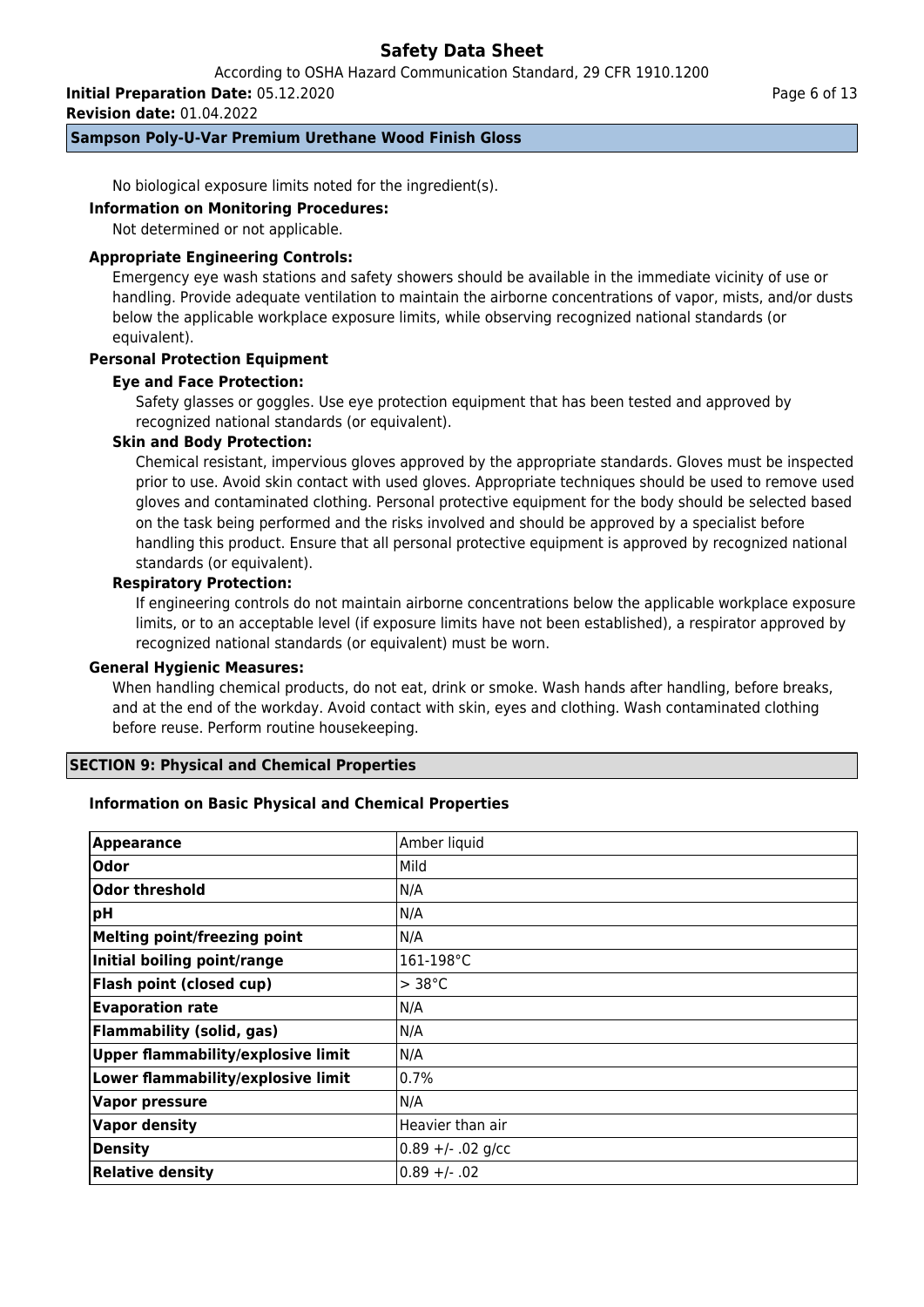According to OSHA Hazard Communication Standard, 29 CFR 1910.1200 **Initial Preparation Date:** 05.12.2020 **Revision date:** 01.04.2022

## **Sampson Poly-U-Var Premium Urethane Wood Finish Gloss**

| <b>Solubilities</b>                     | N/A |
|-----------------------------------------|-----|
| Partition coefficient (n-octanol/water) | N/A |
| <b>Auto/Self-ignition temperature</b>   | N/A |
| <b>Decomposition temperature</b>        | N/A |
| <b>Dynamic viscosity</b>                | N/A |
| <b>Kinematic viscosity</b>              | N/A |
| <b>Explosive properties</b>             | N/A |
| Oxidizing properties                    | N/A |

### **SECTION 10: Stability and Reactivity**

#### **Reactivity:**

Not reactive under recommended handling and storage conditions.

#### **Chemical Stability:**

Stable under recommended handling and storage conditions.

#### **Possibility of Hazardous Reactions:**

Hazardous reactions are not anticipated under recommended conditions of handling and storage.

## **Conditions to Avoid:**

Extreme heat, open flames, hot surfaces, sparks, ignition sources and incompatible materials. Extreme heat, open flames, hot surfaces, sparks, ignition sources, static electricity and incompatible materials. Vapor accumulation in low or confined areas.

#### **Incompatible Materials:**

None known.

#### **Hazardous Decomposition Products:**

Under normal conditions of storage and use, hazardous decomposition products should not be produced.

#### **SECTION 11: Toxicological Information**

#### **Acute Toxicity**

**Assessment:** Based on available data, the classification criteria are not met.

#### **Product Data:** No data available.

## **Substance Data:**

| <b>Name</b>                     | Route      | <b>Result</b>                       |
|---------------------------------|------------|-------------------------------------|
| Distillates (petroleum),        | loral      | LD50 Rat: >5000 mg/kg               |
| hydrotreated light              | ldermal    | LD50 Rabbit: >2000 mg/kg            |
|                                 | Inhalation | LC50 Rat: >5.28 mg/L (4 hr [vapor]) |
| Methyl benzoate                 | loral      | LD50 Rat: 1177 mg/kg                |
|                                 | ldermal    | LD50 Rat: >5000 mg/kg               |
| Stoddard Solvent with $< 0.1\%$ | loral      | LD50 Rat: > 5000 mg/kg              |
| Benzene content                 | inhalation | LC50 Rat: $> 5.5$ mg/L (4 h)        |
|                                 | dermal     | LD50 Rabbit: >3000 mg/kg            |

## **Skin Corrosion/Irritation**

## **Assessment:**

Causes skin irritation.

### **Product Data:**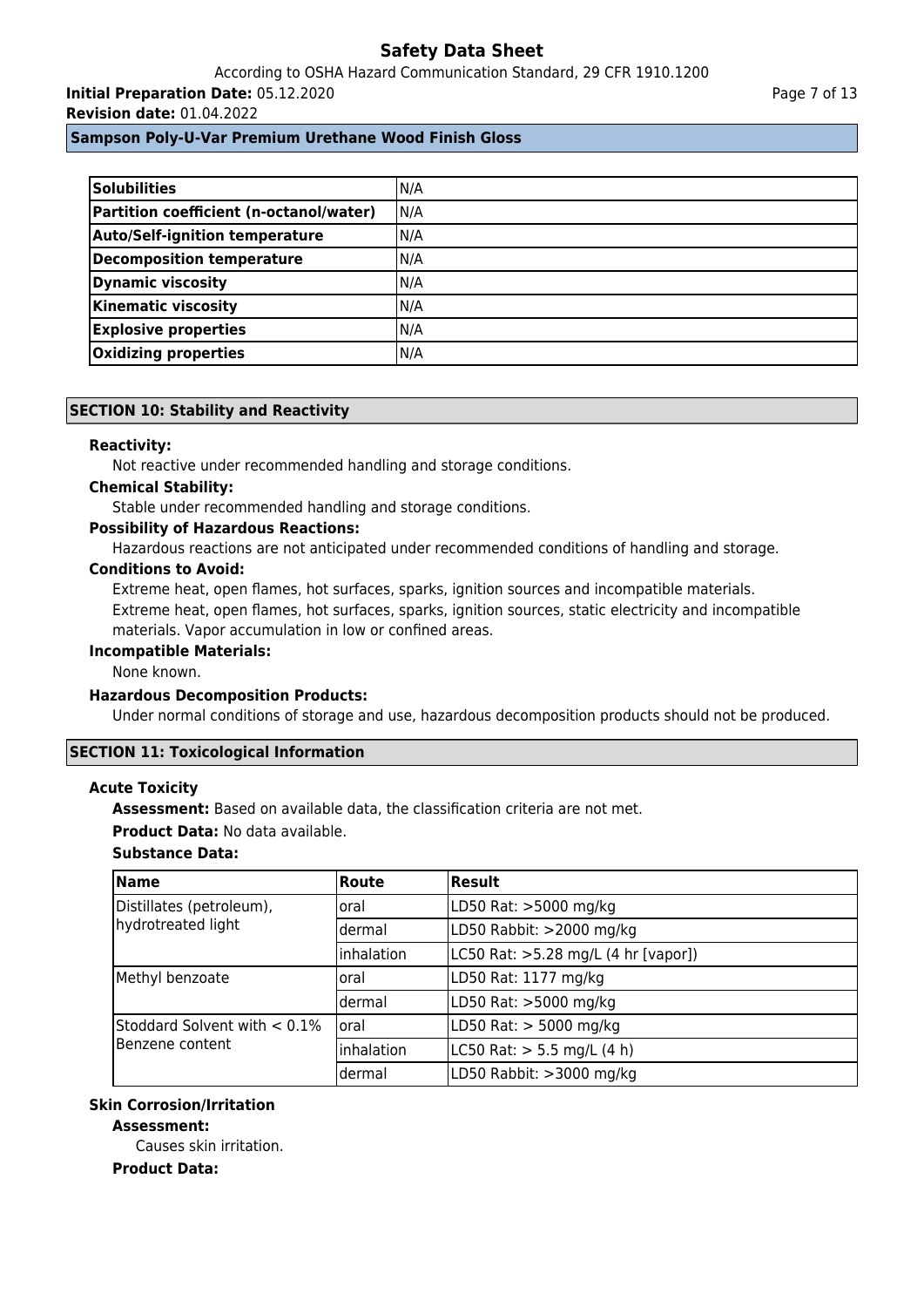## According to OSHA Hazard Communication Standard, 29 CFR 1910.1200

**Initial Preparation Date:** 05.12.2020

**Revision date:** 01.04.2022

#### Page 8 of 13

## **Sampson Poly-U-Var Premium Urethane Wood Finish Gloss**

No data available.

### **Substance Data:**

| <b>Name</b>                                             | Result |
|---------------------------------------------------------|--------|
| Stoddard Solvent with $< 0.1\%$ Causes skin irritation. |        |
| Benzene content                                         |        |

### **Serious Eye Damage/Irritation**

#### **Assessment:**

Causes serious eye irritation.

### **Product Data:**

No data available.

## **Substance Data:**

| <b>Name</b>                                                      | <b> Result</b> |
|------------------------------------------------------------------|----------------|
| Stoddard Solvent with $< 0.1\%$   Causes serious eye irritation. |                |
| Benzene content                                                  |                |

## **Respiratory or Skin Sensitization**

**Assessment:** Based on available data, the classification criteria are not met.

### **Product Data:**

No data available.

**Substance Data:** No data available.

#### **Carcinogenicity**

**Assessment:** Based on available data, the classification criteria are not met.

**Product Data:** No data available.

**Substance Data:** No data available.

## **International Agency for Research on Cancer (IARC):**

| <b>Name</b>                                                       | <b>Classification</b> |
|-------------------------------------------------------------------|-----------------------|
| Distillates (petroleum),<br>hydrotreated light                    | Not Applicable        |
| Stoddard Solvent with $< 0.1\%$ Not Applicable<br>Benzene content |                       |

## **National Toxicology Program (NTP):**

| <b>Name</b>                                                       | <b>Classification</b> |
|-------------------------------------------------------------------|-----------------------|
| Distillates (petroleum),<br>hydrotreated light                    | Not Applicable        |
| Stoddard Solvent with $< 0.1\%$ Not Applicable<br>Benzene content |                       |

## **OSHA Carcinogens:** Not applicable

## **Germ Cell Mutagenicity**

**Assessment:** Based on available data, the classification criteria are not met.

#### **Product Data:**

No data available.

**Substance Data:** No data available.

#### **Reproductive Toxicity**

**Assessment:** Based on available data, the classification criteria are not met.

## **Product Data:**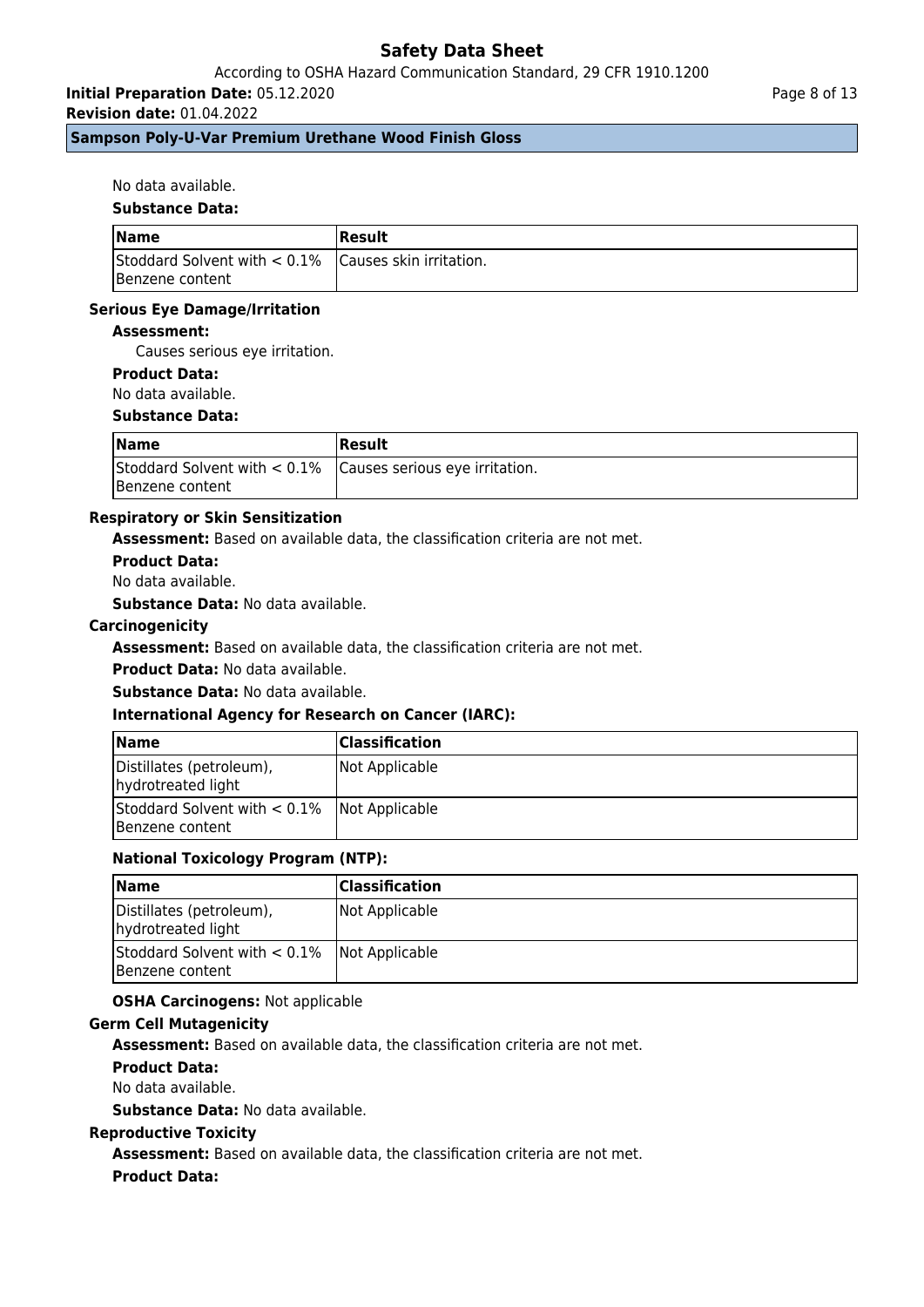According to OSHA Hazard Communication Standard, 29 CFR 1910.1200

**Initial Preparation Date:** 05.12.2020

**Revision date:** 01.04.2022

## **Sampson Poly-U-Var Premium Urethane Wood Finish Gloss**

No data available.

**Substance Data:** No data available.

### **Specific Target Organ Toxicity (Single Exposure)**

**Assessment:** Based on available data, the classification criteria are not met.

**Product Data:**

No data available.

**Substance Data:** No data available.

#### **Specific Target Organ Toxicity (Repeated Exposure)**

#### **Assessment:**

Causes damage to organs through prolonged or repeated exposure.

#### **Product Data:**

No data available.

## **Substance Data:**

| <b>Name</b>     | <b>IResult</b>                                                                                |
|-----------------|-----------------------------------------------------------------------------------------------|
|                 | Stoddard Solvent with < 0.1% Causes damage to the Central Nervous System through prolonged or |
| Benzene content | repeated exposure via inhalation.                                                             |

#### **Aspiration toxicity**

**Assessment:** Based on available data, the classification criteria are not met.

#### **Product Data:**

No data available.

#### **Substance Data:**

| <b>Name</b>                                        | <b>Result</b>                                 |
|----------------------------------------------------|-----------------------------------------------|
| Distillates (petroleum),<br>hydrotreated light     | May be fatal if swallowed and enters airways. |
| Stoddard Solvent with $< 0.1\%$<br>Benzene content | May be fatal if swallowed and enters airways. |

#### **Information on Likely Routes of Exposure:**

No data available.

**Symptoms Related to the Physical, Chemical, and Toxicological Characteristics:** No data available.

## **Other Information:**

No data available.

## **SECTION 12: Ecological Information**

#### **Acute (Short-Term) Toxicity**

**Assessment:** Based on available data, the classification criteria are not met.

**Product Data:** No data available.

### **Substance Data:**

| <b>Name</b>                                    | <b>Result</b>                                                         |
|------------------------------------------------|-----------------------------------------------------------------------|
| Distillates (petroleum),<br>hydrotreated light | Fish LC50 Lepomis macrochirus: 2.2 mg/L (96 hr)                       |
|                                                | Aquatic Invertebrates EC50 Daphnia magna: 1.4 mg/L (48 hr)            |
|                                                | Aquatic Plants EC50 Pseudokirchneriella subcapitata: 6.7 mg/L (72 hr) |
| Methyl benzoate                                | Fish LC50 Danio rerio: 23 mg/L (96 hours)                             |
|                                                | Aquatic Invertebrates EC50 Daphnia magna: 28.5 mg/L (48 hours)        |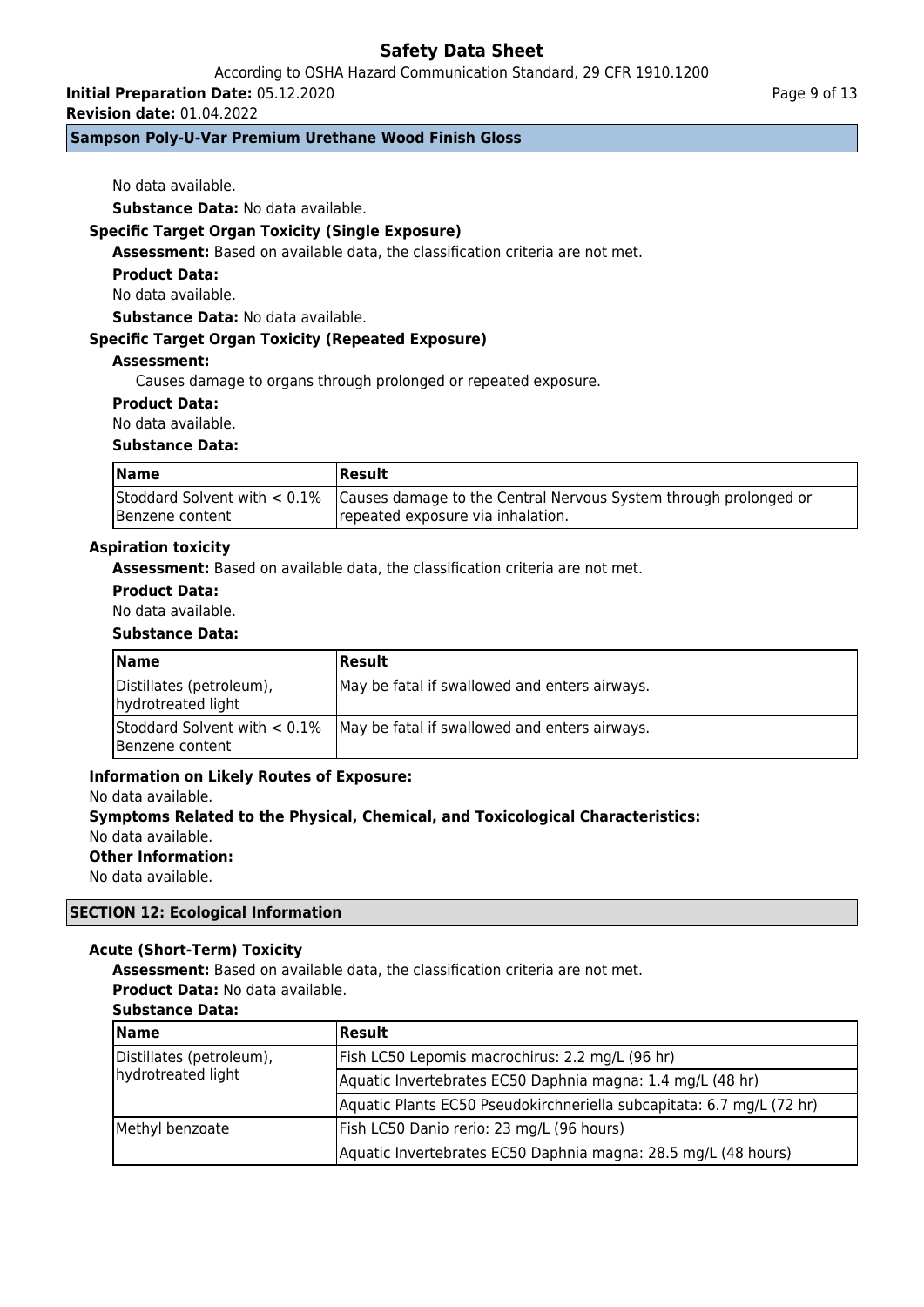## According to OSHA Hazard Communication Standard, 29 CFR 1910.1200

**Initial Preparation Date:** 05.12.2020

**Revision date:** 01.04.2022

Page 10 of 13

## **Sampson Poly-U-Var Premium Urethane Wood Finish Gloss**

| <b>Name</b>             | Result                                                                              |
|-------------------------|-------------------------------------------------------------------------------------|
| <b>IBenzene content</b> | Stoddard Solvent with $< 0.1\%$ Fish LC50 Oncorhynchus mykiss: 0.14 mg/L (96 hours) |

## **Chronic (Long-Term) Toxicity**

**Assessment:** Based on available data, the classification criteria are not met.

**Product Data:** No data available.

## **Substance Data:**

| <b>Name</b>                                    | <b>Result</b>                                                                   |
|------------------------------------------------|---------------------------------------------------------------------------------|
| Benzene content                                | Stoddard Solvent with $< 0.1\%$ Fish NOEC Oncorhynchus mykiss: 0.02 mg/L (30 d) |
| Distillates (petroleum),<br>hydrotreated light | Aquatic Invertebrates EC50 Daphnia magna: 0.81 mg/L (21 d)                      |

## **Persistence and Degradability**

**Product Data:** No data available.

## **Substance Data:**

| <b>Name</b>                                                               | <b>Result</b>                                                    |
|---------------------------------------------------------------------------|------------------------------------------------------------------|
| Methyl benzoate                                                           | Readily biodegradable.                                           |
| Stoddard Solvent with $< 0.1\%$ Readily biodegradable.<br>Benzene content |                                                                  |
| Distillates (petroleum),<br>hydrotreated light                            | Substance is considered to be inherently biodegradable in water. |

### **Bioaccumulative Potential**

#### **Product Data:** No data available.

#### **Substance Data:**

| <b>Name</b>                                        | Result                                                                                                                                                               |
|----------------------------------------------------|----------------------------------------------------------------------------------------------------------------------------------------------------------------------|
| Stoddard Solvent with $< 0.1\%$<br>Benzene content | BCF: 39.66 L/Kg ww; Not considered to be bioaccumulative.                                                                                                            |
| Distillates (petroleum),<br>hydrotreated light     | This substance is a hydrocarbon UVCB. Standard tests for this endpoint are<br>intended for single substances and are not appropriate for this complex<br>Isubstance. |

## **Mobility in Soil**

## **Product Data:** No data available.

### **Substance Data:**

| <b>Name</b>                                                            | Result                                                                                                                                                              |
|------------------------------------------------------------------------|---------------------------------------------------------------------------------------------------------------------------------------------------------------------|
| Methyl benzoate                                                        | Koc at 20°C: 178                                                                                                                                                    |
| Stoddard Solvent with $< 0.1\%$   Koc at 20°C: 1451<br>Benzene content |                                                                                                                                                                     |
| Distillates (petroleum),<br>hydrotreated light                         | This substance is a hydrocarbon UVCB. Standard tests for this endpoint are<br>intended for single substances and are not appropriate for this complex<br>substance. |

#### **Results of PBT and vPvB assessment**

## **Product Data:**

**PBT assessment:** This product does not contain any substances that are assessed to be a PBT. **vPvB assessment:** This product does not contain any substances that are assessed to be a vPvB.

## **Substance Data:**

**PBT assessment:**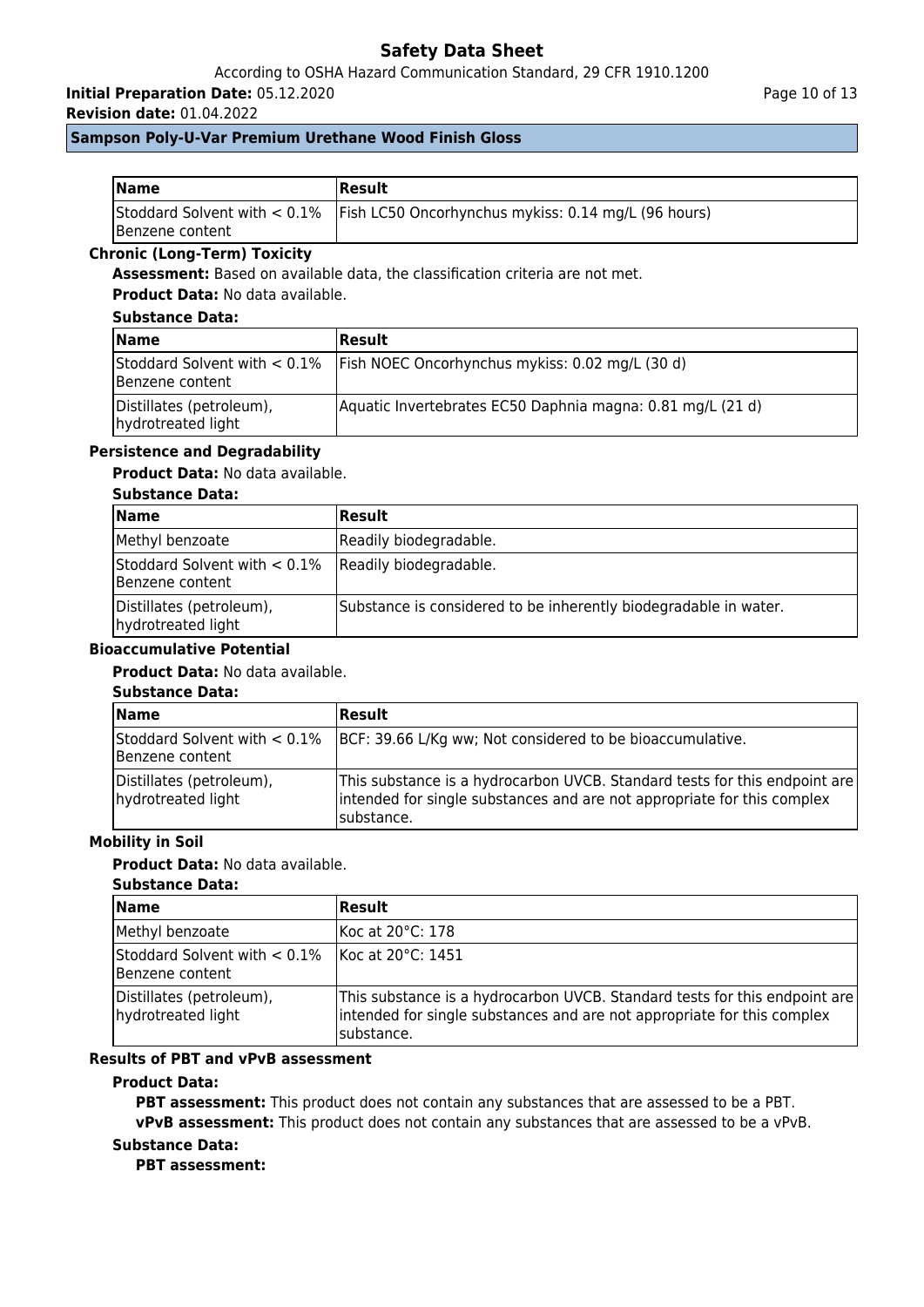## According to OSHA Hazard Communication Standard, 29 CFR 1910.1200

**Initial Preparation Date:** 05.12.2020

#### **Revision date:** 01.04.2022

Page 11 of 13

### **Sampson Poly-U-Var Premium Urethane Wood Finish Gloss**

| Methyl benzoate                                                            | Substance is not PBT.                                                                                                                   |  |
|----------------------------------------------------------------------------|-----------------------------------------------------------------------------------------------------------------------------------------|--|
| Stoddard Solvent with < 0.1% The substance is not PBT.<br>Benzene content  |                                                                                                                                         |  |
| Distillates (petroleum),<br>hydrotreated light                             | This substance is a UVCB and does not contain constituents included in<br>the SVHC candidate list as PBT at concentrations above 0.1%.  |  |
| <b>vPvB</b> assessment:                                                    |                                                                                                                                         |  |
| Methyl benzoate                                                            | Substance is not vPvB.                                                                                                                  |  |
| Stoddard Solvent with < 0.1% The substance is not vPvB.<br>Benzene content |                                                                                                                                         |  |
| Distillates (petroleum),<br>hydrotreated light                             | This substance is a UVCB and does not contain constituents included in<br>the SVHC candidate list as vPvB at concentrations above 0.1%. |  |

### **Other Adverse Effects: No data available.**

### **SECTION 13: Disposal Considerations**

### **Disposal Methods:**

Do not dump into any sewers, on the ground or into any body of water. Store material for disposal as indicated in Section 7 Handling and Storage. Dispose of in accordance with local, state, and federal laws and regulations. Under RCRA, it is the responsibility of the user of the product to determine, at the time of disposal, whether the product meets RCRA criteria for hazardous waste.

## **Contaminated packages:**

Not determined or not applicable.

### **SECTION 14: Transport Information**

## **United States Transportation of Dangerous Goods (49 CFR DOT)**

| UN Number                           | UN 1263, Combustible, No red label required |  |
|-------------------------------------|---------------------------------------------|--|
| UN Proper Shipping Name             | Paint                                       |  |
| UN Transport Hazard Class(es)       |                                             |  |
| <b>Packing Group</b>                | Ш                                           |  |
| <b>Environmental Hazards</b>        | None                                        |  |
| <b>Special Precautions for User</b> | None                                        |  |

### **International Maritime Dangerous Goods (IMDG)**

| UN Number                           | UN1263 |
|-------------------------------------|--------|
| <b>UN Proper Shipping Name</b>      | Paint  |
| UN Transport Hazard Class(es)       |        |
|                                     |        |
| <b>Packing Group</b>                | Шι     |
| <b>Environmental Hazards</b>        | None   |
| <b>Special Precautions for User</b> | None   |

## **International Air Transport Association Dangerous Goods Regulations (IATA-DGR)**

| UN Number | IN 1<br>NIZ03 |
|-----------|---------------|
|           |               |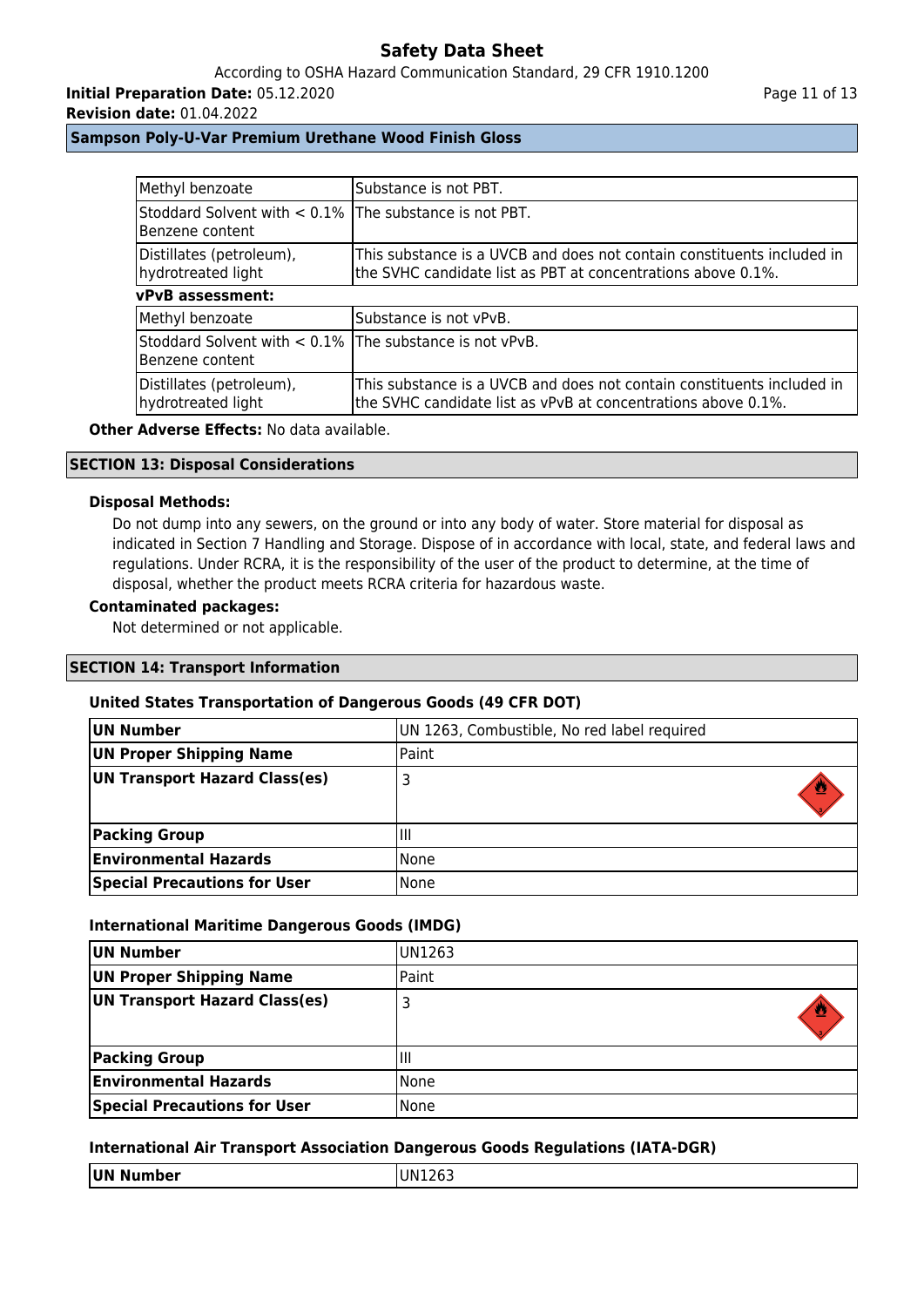According to OSHA Hazard Communication Standard, 29 CFR 1910.1200 **Initial Preparation Date:** 05.12.2020

**Revision date:** 01.04.2022

**Sampson Poly-U-Var Premium Urethane Wood Finish Gloss**

| <b>UN Proper Shipping Name</b>      | Paint  |
|-------------------------------------|--------|
| UN Transport Hazard Class(es)       |        |
| <b>Packing Group</b>                | Ш      |
| <b>Environmental Hazards</b>        | l None |
| <b>Special Precautions for User</b> | None   |

### **SECTION 15: Regulatory Information**

#### **United States Regulations**

**Inventory Listing (TSCA):** All ingredients are listed-active or exempt.

**Significant New Use Rule (TSCA Section 5):** None of the ingredients are listed.

**Export Notification under TSCA Section 12(b):** None of the ingredients are listed.

**SARA Section 302 Extremely Hazardous Substances:** None of the ingredients are listed.

**SARA Section 313 Toxic Chemicals:** None of the ingredients are listed.

### **CERCLA:**

|              | 64742-47-8  | Distillates (petroleum), hydrotreated light | lListed | '100 lb |  |
|--------------|-------------|---------------------------------------------|---------|---------|--|
| <b>RCRA:</b> |             |                                             |         |         |  |
|              | 164742-47-8 | Distillates (petroleum), hydrotreated light | lListed | 'D001   |  |

# **Section 112(r) of the Clean Air Act (CAA):** None of the ingredients are listed.

| <b>Massachusetts Right to Know:</b> |                                              |         |  |  |
|-------------------------------------|----------------------------------------------|---------|--|--|
| 64742-47-8                          | Distillates (petroleum), hydrotreated light  | lListed |  |  |
| $ 8052 - 41 - 3 $                   | Stoddard Solvent with < 0.1% Benzene content | lListed |  |  |
| .                                   |                                              |         |  |  |

#### **New Jersey Right to Know:**

| 64742-47-8 | Distillates (petroleum), hydrotreated light     | lListed |
|------------|-------------------------------------------------|---------|
| 193-58-3   | Methyl benzoate                                 | lListed |
| 8052-41-3  | Stoddard Solvent with $< 0.1\%$ Benzene content | lListed |

### **New York Right to Know:**

| -                           |                                               |                |
|-----------------------------|-----------------------------------------------|----------------|
| 64742-47-8                  | Distillates (petroleum), hydrotreated light   | lListed        |
| 93-58-3                     | Methyl benzoate                               | <b>IListed</b> |
| 8052-41-3                   | IStoddard Solvent with < 0.1% Benzene content | lListed        |
| Pennsylvania Right to Know: |                                               |                |
|                             |                                               |                |

| 18052-41-3<br>Stoddard Solvent with $< 0.1\%$ Benzene content | lListec |
|---------------------------------------------------------------|---------|

**California Proposition 65:** None of the ingredients are listed.

#### **SECTION 16: Other Information**

#### **Abbreviations and Acronyms:** None

#### **Disclaimer:**

The information contained herein is based on data considered accurate. However, no warranty is expressed or implied regarding the accuracy of these data or the results to be obtained from the use thereof. Canlak Coatings assumes no responsibility for injury to the vendee or third persons proximately caused by the material if reasonable safety procedures are not adhered to as stipulated in the data sheet. Additionally,